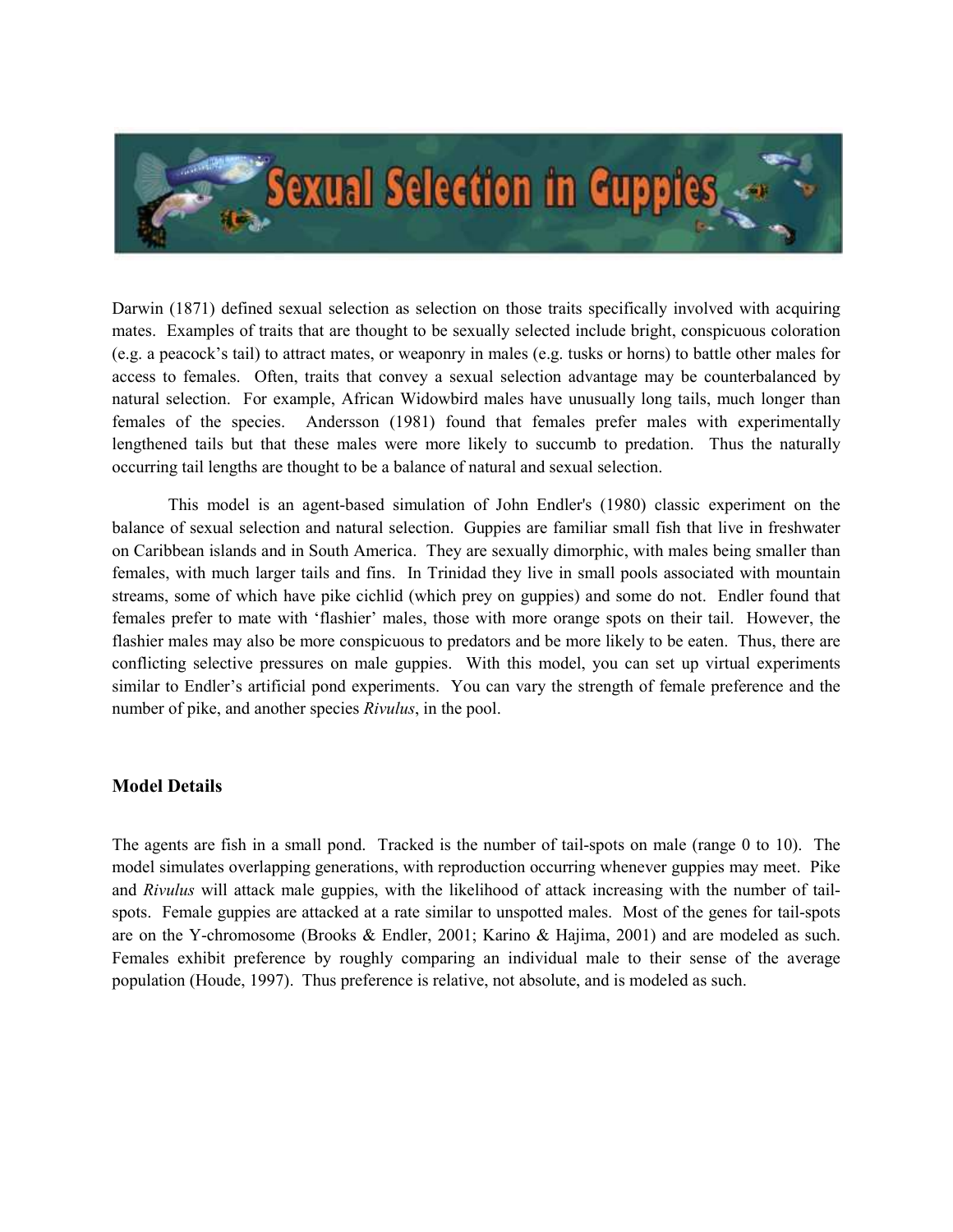

## Figure 1: Screen shot of 'Endler's Guppies' simulation

Table 1: Controls for 'Endler's Guppies' simulation

| Control      | <b>Action</b>                                                                 |
|--------------|-------------------------------------------------------------------------------|
| Init Guppies | Starting population size of guppies (0-400)                                   |
| Brood Size   | The number of guppies hatched in a reproductive event $(0-20)$                |
| Freq Spots   | Average number of tail-spots at the start $(0-1.0)$                           |
| Guppy K      | The maximum number of guppies that can be sustained in the pond (0-500)       |
| Mortality    | The probability that a guppy will randomly die in 100 ticks $(0-1.0)$         |
| Fem Pref     | The likelihood that a female will reject a male with less than the mean spots |
| Num Pike     | The number of pike cichlids in the pond                                       |
| Num Rivulus  | The number of <i>Rivulus</i> in the pond                                      |
| Run Time     | The number of ticks the model will run                                        |